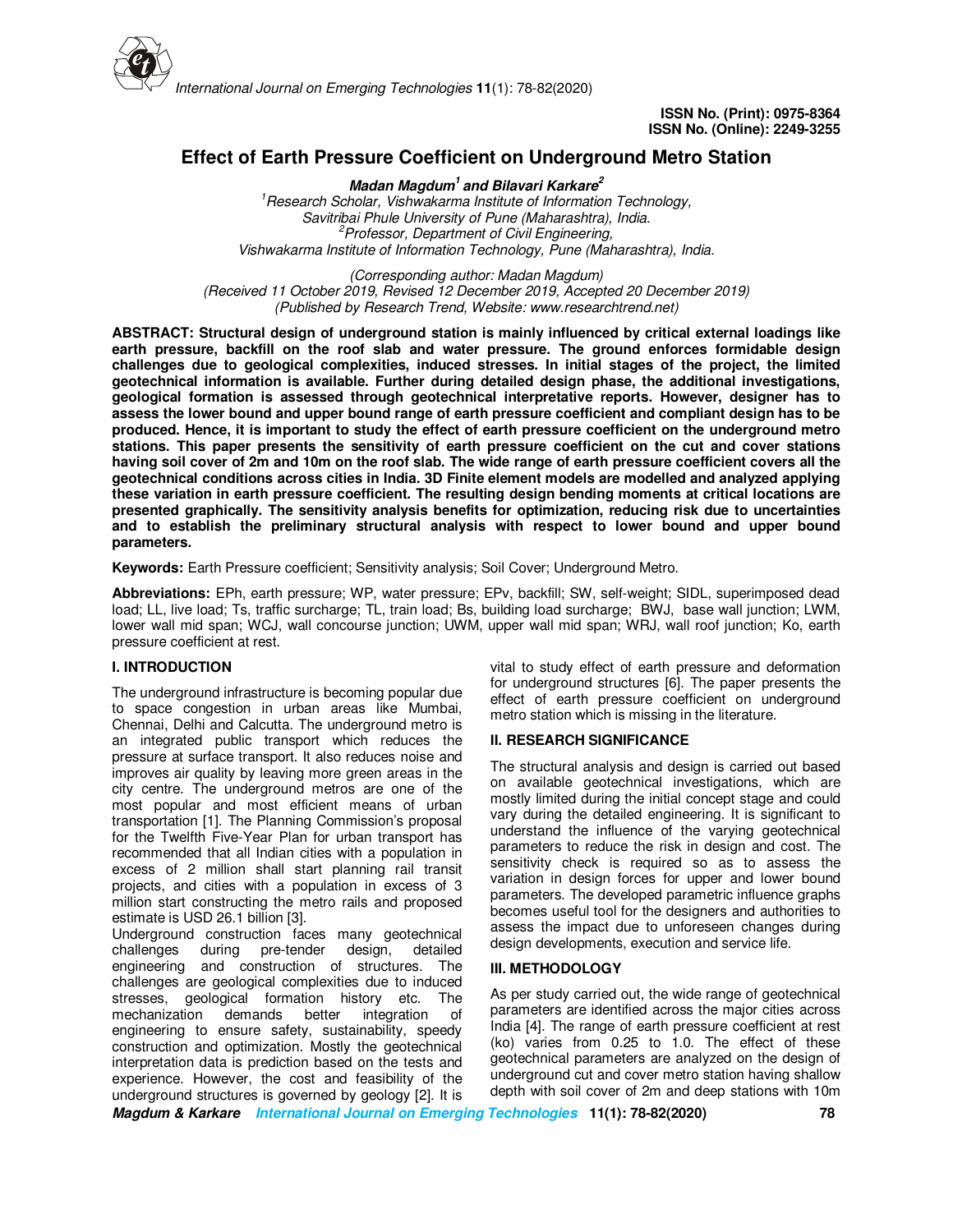cover. The influence of earth pressure coefficient becomes critical for lower ground water table and even below base slab. 3-D Finite element models are modelled and analyzed using Autodesk Robot Structural analysis software and influence on structural forces such as bending moment, axial force and shear force are studied at the key points [10]. The methodology includes,

- Structural Modelling Geometry, load and support arrangement.
- FE analysis Non-linear FE Analysis.
- Summarizing bending moments at key points.
- Result assessment.

# **Table 1: Load Specifications.**

| Load                        | <b>Parameters</b> |                                        |  |
|-----------------------------|-------------------|----------------------------------------|--|
| Earth Pressure and backfill | $U_d = 20$ kPa    | $Ko = 0.25 - 1.0$                      |  |
|                             | $U'=10$ kPa       | Soil cover $=2m$ and 10m               |  |
| Water Pressure              | $U_w$ = 10 kPa    | Below base level as critical case      |  |
| SIDL                        | 5 <sub>kPa</sub>  | On concourse and platform              |  |
| Live Load                   | 5 kPa             | On concourse and platform              |  |
| <b>Traffic Surcharge</b>    | 20 kPa            | Above and adjacent to station at grade |  |
| Building load surcharge     | 50 kPa            | Adjacent to station at grade           |  |

# *A. Structural Modelling*

Typical cut and cover underground metro station has three levels as under-croft which is under platform, platform and concourse level based on the functional requirement. Typical sectional elevation is shown in Fig. 1 [5].



**Fig. 1.** Underground Station– typical Elevation.

# *B. Load Application*

The governing design loads are earth pressure (EPh), water pressure (WP), backfill (EPv) along with typical basic loads such as self-weight (SW), superimposed dead load (SIDL), live load (LL), traffic surcharge (Ts), train load (TL), building load surcharge (Bs). The typical basic loads considered for the design are generally presented in the Indian Standards [8] and Euro Code [9] and are presented in Table 1 which are shown indicatively in Fig. 2 [5].



**Fig. 2.** Loading Diagram.

#### *C. Support Condition*

The underground metro station is surrounded with ground and is modelled with compression-only springs along the walls and base slab.

The toe is provided at the base level to resist against the uplift pressure through the shear friction in the ground, and modelled as bi-directional springs support. The support arrangement is shown in Fig. 3. [5]. The average bedding spring stiffness at the base slab is 100000 kN/ $m^2/m$ .



**Fig. 3.** Support Arrangement.

#### *C. Finite Element Modelling*

The 3-D finite element model is modelled in Autodesk Robot Structural Analysis software and as shown in Fig. 4. The models are updated with the earth pressure coefficient varying from 0.25 to 1.0, with interval of 0.25 (i.e. 0.25, 0.5, 0.75 and 1.0). The ground water level is considered below ground level. The average spring stiffness applied 100000 kN/m<sup>2</sup>/m.

#### *D. Uplift Criteria*

As the ground water level is below base level as a critical case to derive variation of earth pressure coefficient, there is no uplift.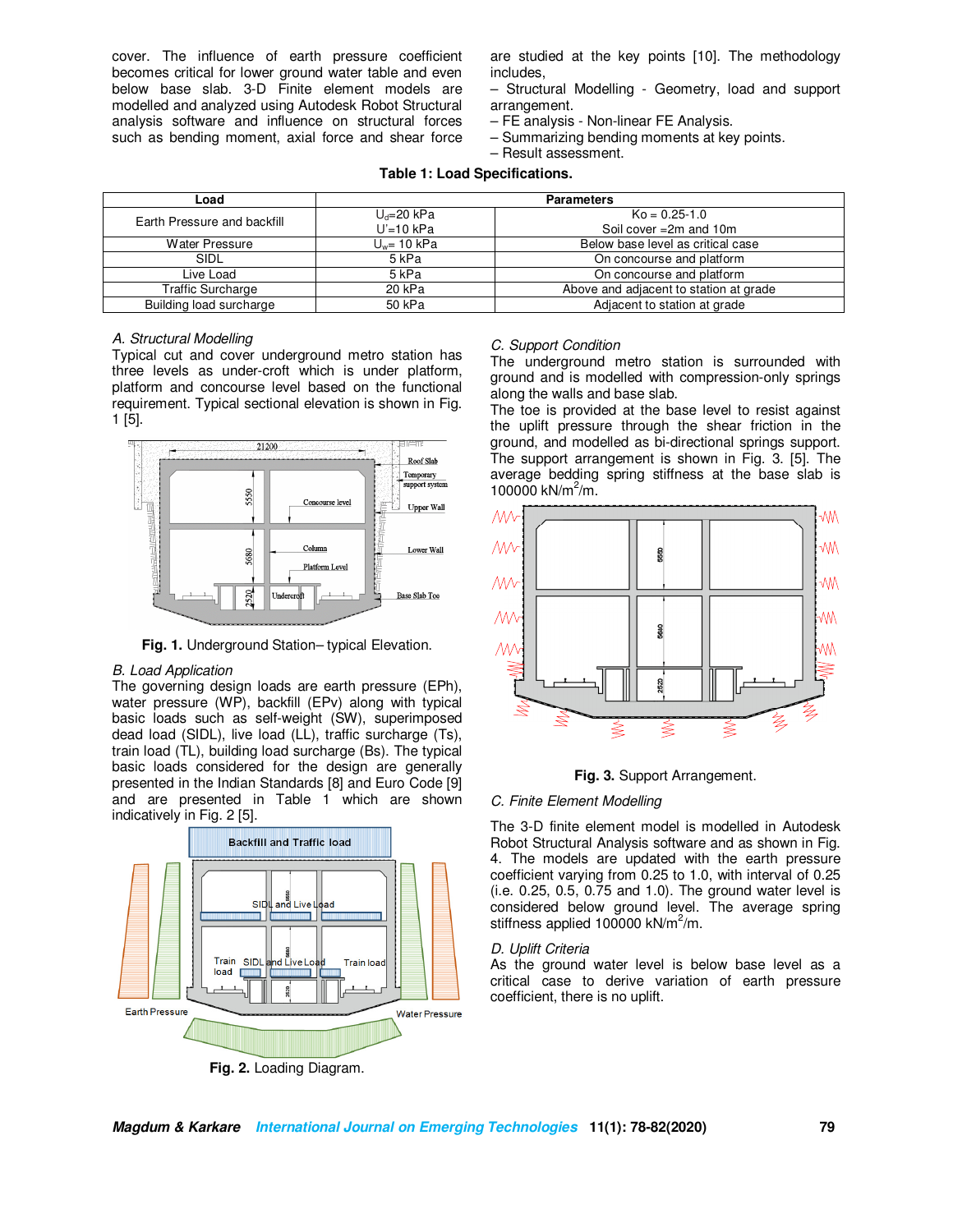



**Fig. 4.** FE Model, Load Application and results.

# *E. Analysis Approach*

The 3-D FE models are analyzed with static-linear analysis. The models are statistically verified with respect to load application, reactions and axial forces in the section. The walls and slab elements are discretized with mesh size of  $0.5m \times 0.5m$  size with four-noded square elements [5].

The underground station structural design is governed by the stringent crack-width criteria of Servicability limit state (SLS). The structural model is analyzed for the loads as presented in Table 1. The earth pressure sensitivity is presented at key points shown in Fig. 5 and Table 2.





**Table 2: Key Points.**

| <b>Member</b> | <b>Key location</b>           |  |  |
|---------------|-------------------------------|--|--|
| Side Walls    | Base Wall Junction (BWJ)      |  |  |
|               | Lower Wall-Mid span (LWM)     |  |  |
|               | Wall Concourse Junction (WCJ) |  |  |
|               | Upper Wall-Mid span (UWM)     |  |  |
|               | Wall Roof Junction (WRJ)      |  |  |

The bending moment and shear force sensitivity is carried out and presented at the critical key points.

# **IV. RESULT ANALYSIS**

The earth pressure coefficient (Ko) imposes variation in lateral earth pressure and lateral surcharge due to traffic. It influences the bending moments critically on the wall such as at the wall base junction, lower wall mid span, wall concourse junction, upper wall mid span and the wall roof junction. The results at these critical junctions are discussed.

The variation in bending moment and shear forces as shown in Fig. 6 to 10 is observed as linear variation for 2m and 10m backfill on roof slab.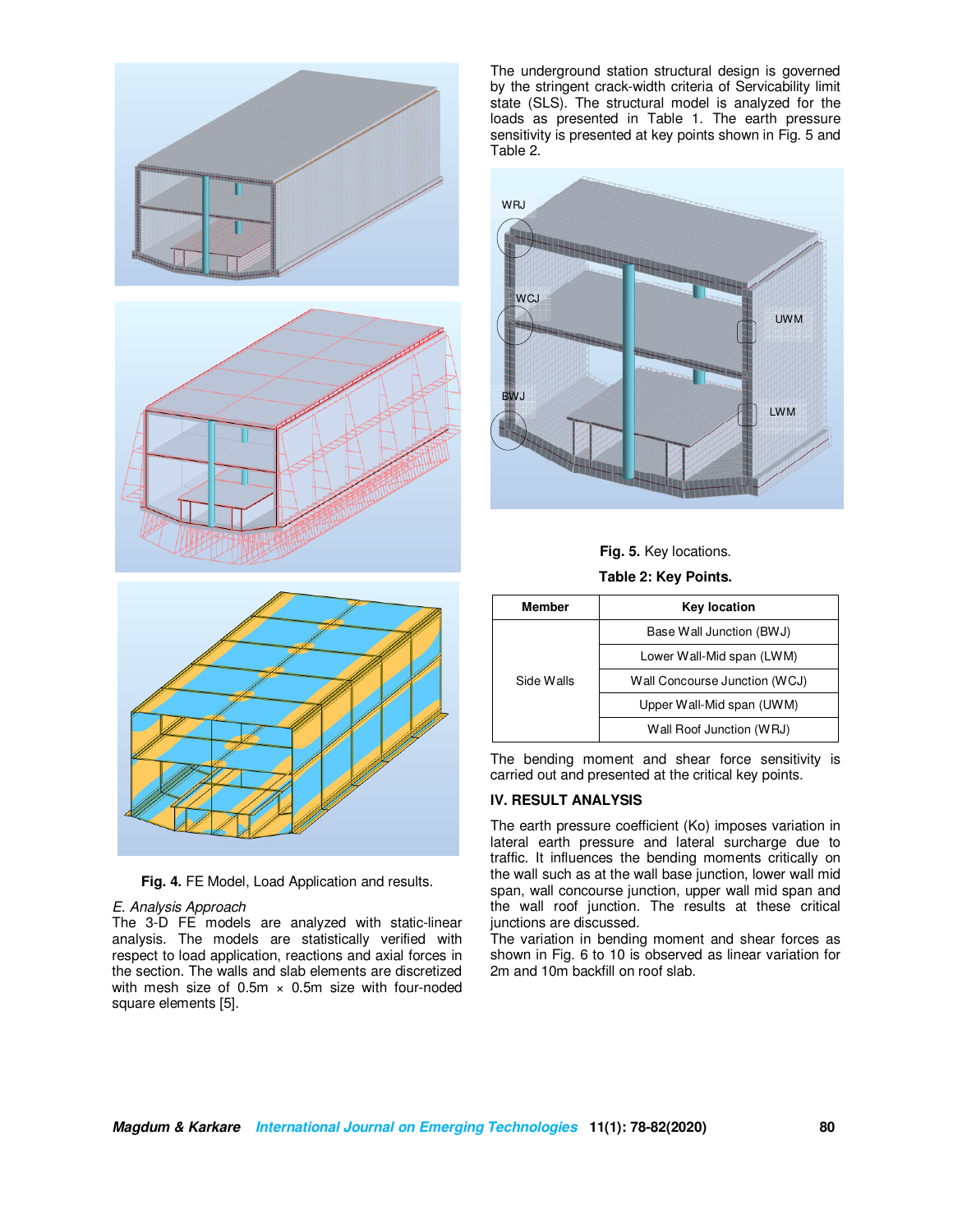







**Magdum & Karkare International Journal on Emerging Technologies 11(1): 78-82(2020) 81**



-543

o

۰

۰